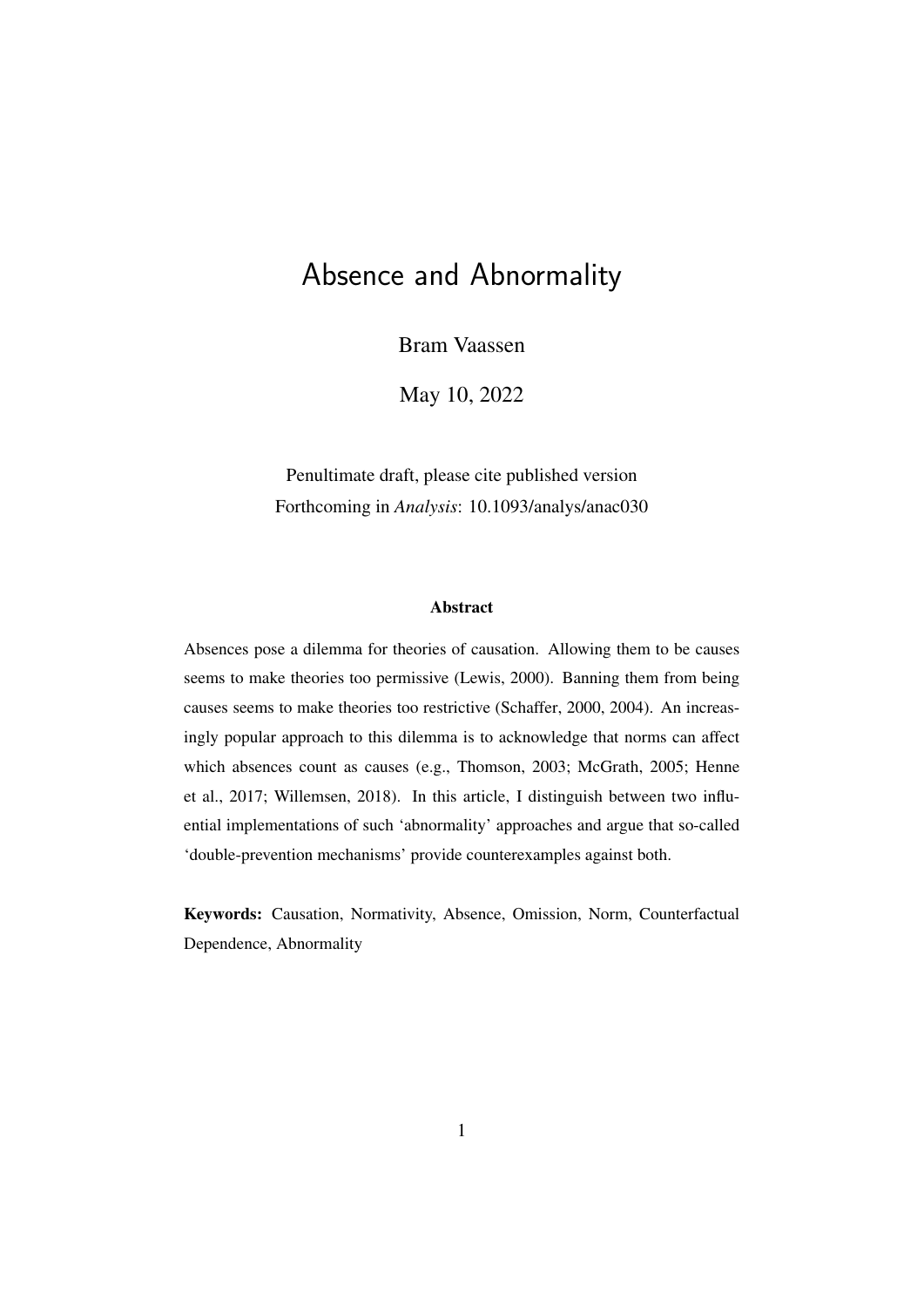## 1 Introduction

Absences pose a dilemma for theories of causation. Allowing them to be causes seems to make theories too permissive [\(Lewis, 2000\)](#page-12-0). Banning them from being causes seems to make theories too restrictive [\(Schaffer, 2000,](#page-12-1) [2004\)](#page-12-2). McGrath's [\(2005\)](#page-12-4) 'normal proposal' aims to solve the dilemma by demanding that causal absences have corresponding presences that are normal preventers of the target effect. Many take McGrath's proposal to entail the categorical claim that only abnormal absences are causes (e.g., [Halpern and](#page-11-1) [Hitchcock, 2015;](#page-11-1) [Clarke, 2018\)](#page-11-2), and this categorical claim finds support in recent experiments on ordinary causal judgments (e.g., [Henne et al., 2017;](#page-11-0) [Willemsen, 2018\)](#page-12-5). I argue that so-called 'double-prevention mechanisms' provide counterexamples to both the normal proposal and the categorical claim.

In §2, I outline McGrath's normal proposal and the categorical claim. In §3, I present a case of 'single action' double prevention and demonstrate how it provides a counterexample to the categorical claim. I also show that such cases are captured by McGrath's proposal, indicating that her proposal does not entail the categorical claim. In §4, I argue that cases of 'double action' double prevention provide a counterexample to the normal proposal. I conclude that double prevention mechanisms pose a challenge for both abnormality approaches to absence causation.

#### 2 The Abnormality Approaches

Theories of causation appear to allow for either too much or too little causation by absences.<sup>[1](#page-1-0)</sup> The problem can be exemplified with pairs such as:

- (1) My not watering my plants caused them to wither.
- (2) Jeff Bezos not watering my plants caused them to wither.

<span id="page-1-0"></span> $<sup>1</sup>I$  use the term 'absences' rather than 'omissions' as I take it to be a more general term. Note however,</sup> that the terms are often used interchangeably in the literature (e.g., [Hitchcock, 2007\)](#page-12-6). To keep matters brief, I set aside the further question what absences *are*. See [Bernstein](#page-11-3) [\(2015\)](#page-11-3) for a discussion of this issue.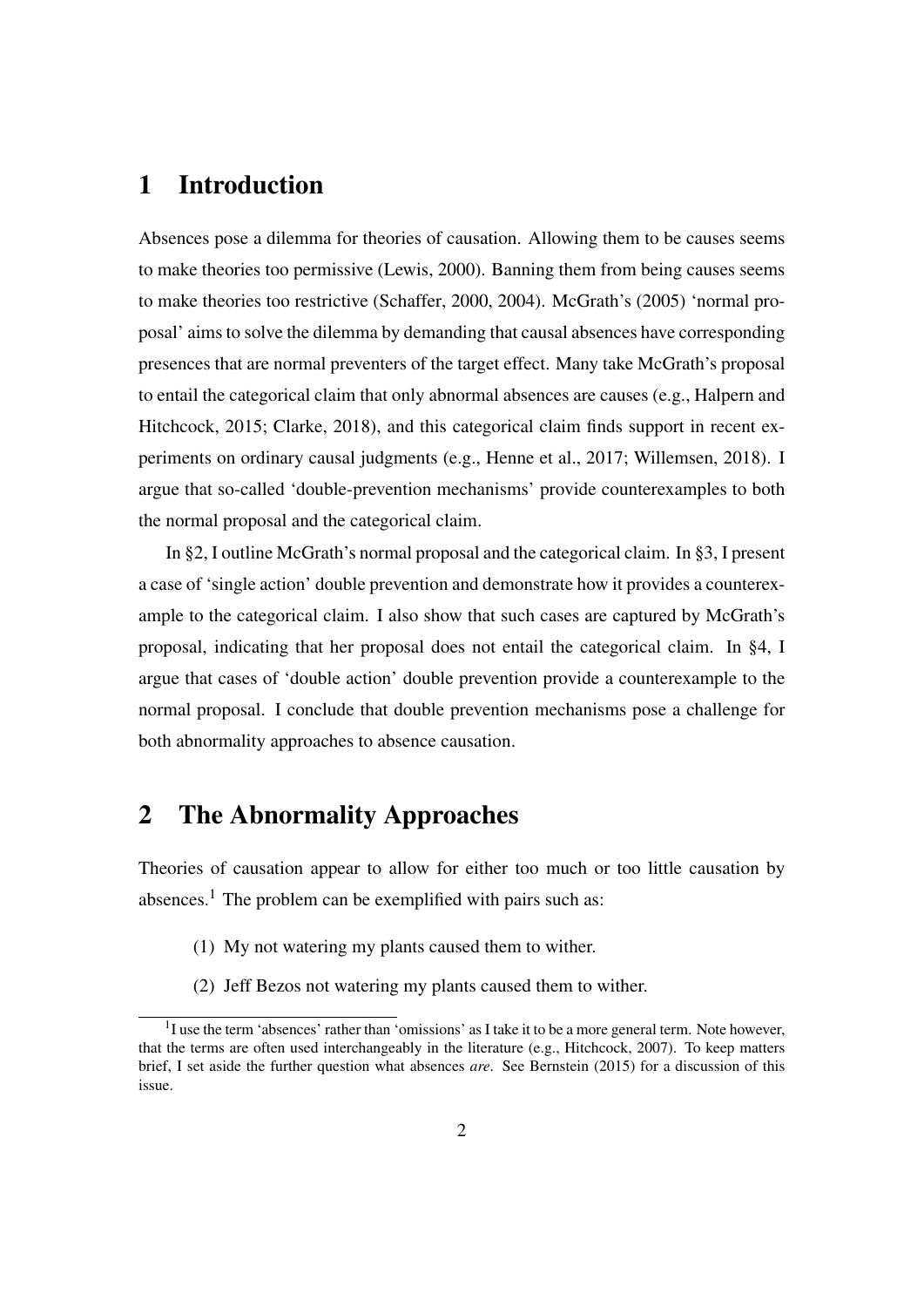If I neglected my plants and they subsequently withered, then (1) seems true, but (2) seems false. Most standard theories of causation fail to capture this difference. For example, according to counterfactual dependence views of causation, such as [Lewis](#page-12-0) [\(2000\)](#page-12-0), both are true: If either I or Jeff Bezos *had* watered my plants they would not have withered. According to process views, such as [Dowe](#page-11-4) [\(2000\)](#page-11-4), neither is true: neither absence transfers energy or a conserved quantity onto the withered plants. Both theories fail to capture the perceived difference between (1) and (2) (cf., [Hall, 2004\)](#page-11-5).

[McGrath](#page-12-4) [\(2005\)](#page-12-4) proposes to solve this problem by combining a standard counterfactual criterion for causation with a normality criterion. Abstracting away from some details that will not matter here, we can represent her proposal as follows (cf., [McGrath,](#page-12-4) [2005,](#page-12-4) p. 142):

### NORMAL PROPOSAL (NP) Absence *A* causes effect *E* iff (i) *A* and *E* meet the standard counterfactual dependence requirements *and* (ii) *A*'s corresponding presence is a *normal* preventer of *E*.

The corresponding presence to my not watering my plants, i.e. my watering my plants, is a normal preventer of my plants withering. The same does not hold for Bezos watering my plants: it would be markedly abnormal for *that* to be the event that prevents my plants from withering. In this case, what is normal is settled by a standard of care for one's property, and perhaps some standard about not interfering with the property of strangers. McGrath argues that we should be liberal about the kinds of standards that make for (ab)normality in the context of absence causation [\(2005,](#page-12-4) p. 138–141).<sup>[2](#page-2-0)</sup> Absences can be statistically or prescriptively abnormal, when they diverge from statistical or prescriptive norms, but they can also be abnormal in virtue of violating norms of proper functioning or local customs. For example, my alarm clock not going off in time can cause me to be late for a meeting — alarm clocks ought to go off in time — and a man not wearing a yarmulka in a synagogue can cause shock.<sup>[3](#page-2-1)</sup>

<span id="page-2-0"></span><sup>&</sup>lt;sup>2</sup>See also [Hitchcock and Knobe](#page-12-7) [\(2009,](#page-12-7) p. 597–598), [Halpern and Hitchcock](#page-11-1) [\(2015,](#page-11-1) p. 429–430), and [Henne et al.](#page-11-0) [\(2017,](#page-11-0) fn. 4).

<span id="page-2-1"></span> $3$ One could also classify customs and norms of proper functioning as prescriptive norms. The labeling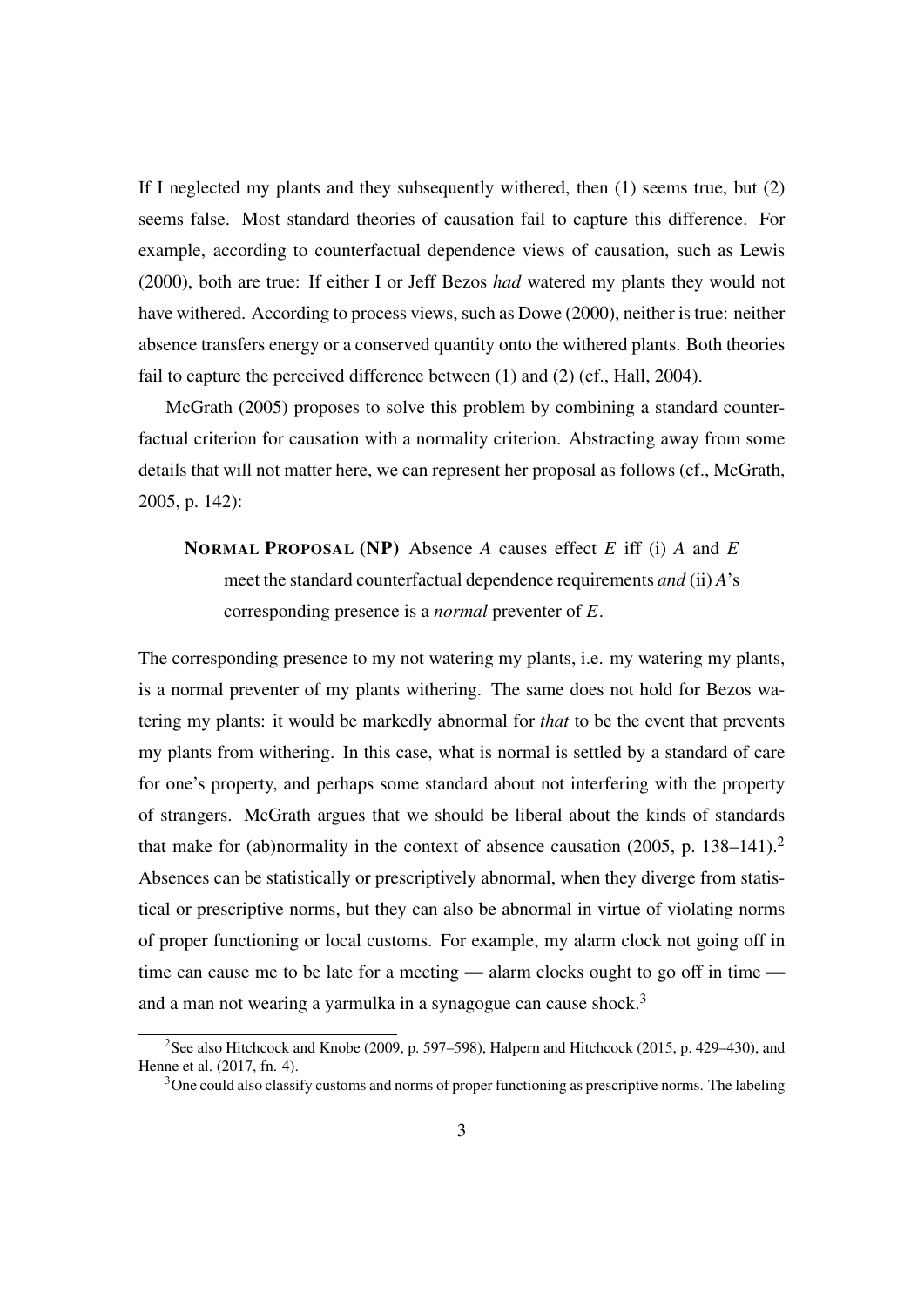The interaction between norms and causation has received considerable attention since McGrath's NP. Experiments on ordinary causal judgments described in [Hitchcock](#page-12-7) [and Knobe](#page-12-7) [\(2009\)](#page-12-7); [Clarke et al.](#page-11-6) [\(2015\)](#page-11-6); [Samland and Waldmann](#page-12-8) [\(2016\)](#page-12-8); [Henne et al.](#page-11-0) [\(2017\)](#page-11-0); [Willemsen](#page-12-5) [\(2018\)](#page-12-5); [Willemsen and Kirfel](#page-13-0) [\(2019\)](#page-13-0); [Sytsma](#page-12-9) [\(2020\)](#page-12-9), and [Henne](#page-11-7) [et al.](#page-11-7) [\(2021\)](#page-11-7) all indicate that norms affect which events or absences we consider causes. [Henne et al.](#page-11-0) [\(2017\)](#page-11-0) argue that the results of such experiments provide robust evidence for a categorical claim about absence causation  $(p. 273)$ :<sup>[4](#page-3-0)</sup>

#### CATEGORICAL CLAIM (CC) Absences are causes only if they are abnormal.

Our own test case also aligns with  $CC$ . My not watering my plants is abnormal, whereas Jeff Bezos not watering my plants is patently normal

We now have two abnormality approaches to absence causation: NP and CC. Many authors take these to be closely related. For example, [Henne et al.](#page-11-0) [\(2017,](#page-11-0) p. 273) treat CC as a direct consequence of NP, and [Halpern and Hitchcock](#page-11-1) [\(2015,](#page-11-1) p. 437), [Clarke](#page-11-2) [\(2018,](#page-11-2) p. 330), and [Willemsen](#page-12-5) [\(2018,](#page-12-5) p. 1607) take formulations like CC to be an apt summary of NP. However, the two proposals are *prima facie* distinct: NP focuses on the (ab)normality of potential prevention relations, whereas CC focuses on the (ab)normality of absences. As will become clear, these two abnormality approaches also yield different predictions about the causal role of absences in one variety of socalled 'double prevention mechanisms'. What is more, neither proposal yields the right predictions about all varieties of such mechanisms.

is not important. The important point is that the abnormality approaches rely on a liberal conception of norms.

<span id="page-3-0"></span><sup>&</sup>lt;sup>4</sup>Henne et al. recognize that skeptics of absence causation, such as [Dowe](#page-11-4) [\(2000\)](#page-11-4) and [Beebee](#page-11-8) [\(2004\)](#page-11-8), deny that ordinary causal judgments provide evidence for claims about causation, but argue that the burden of proof is on the skeptics [\(2017,](#page-11-0) p. 282). Our focus will not be on such criticism of abnormality approaches, so we will set the issue aside here.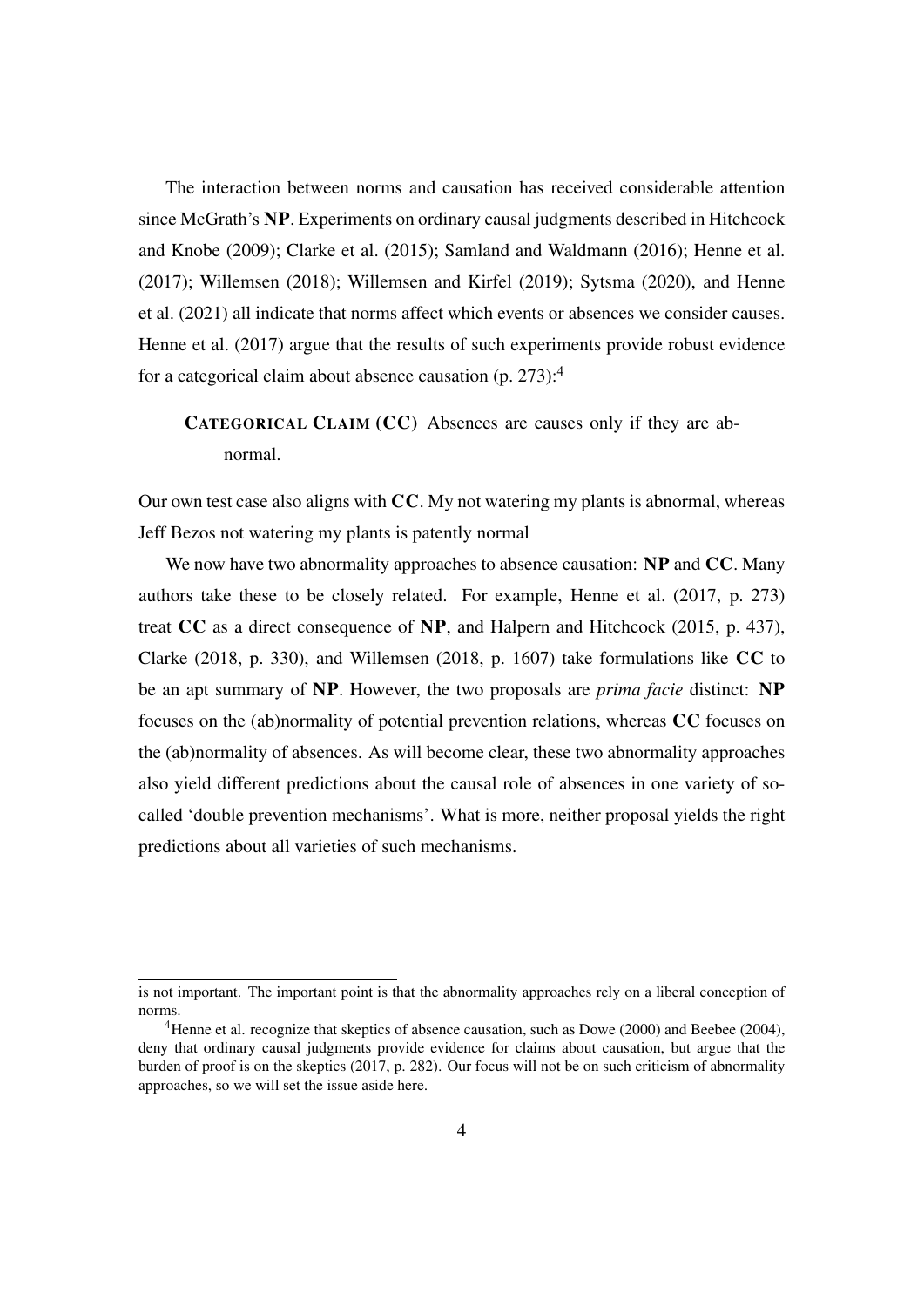#### 3 Single Action Double Prevention

In double prevention mechanisms, one occurrence causes another by preventing one of its preventers from occurring. We will use revolver mechanisms as our leading example of such double prevention mechanisms.<sup>[5](#page-4-0)</sup> In so-called 'single-action' revolvers, one needs to manually cock the hammer and pull the trigger to fire the gun. To cock the hammer is to draw it back in a position where it is blocked by a 'sear' and pressured by a coiled spring (see Fig. [1\)](#page-4-1). If not for the sear's blocking the hammer, the spring

<span id="page-4-1"></span>

Figure 1: Single action mechanism

would uncoil and the hammer would strike the bullet, causing the gun to fire. Pulling the trigger in such revolvers performs the sole action of removing the sear (hence the name 'single action' revolver). In short, pulling the trigger causes the gun to fire by preventing the sear from preventing the gun from firing (See Fig. [2\)](#page-5-0).[6](#page-5-1)

Such mechanisms play a central role in the case for absence causation. After all, the trigger causes the gun to fire via an absence: the sear *not* blocking the hammer (cf.,

<span id="page-4-0"></span><sup>&</sup>lt;sup>5</sup>As noted by a referee, these cases might not have all the features of the paradigmatic double prevention cases introduced by [Hall](#page-11-5) [\(2004\)](#page-11-5). For convenience, I take the label 'double prevention mechanism' to apply to any causal mechanism in which *c* causes *e* by preventing *e* from being prevented. Nothing of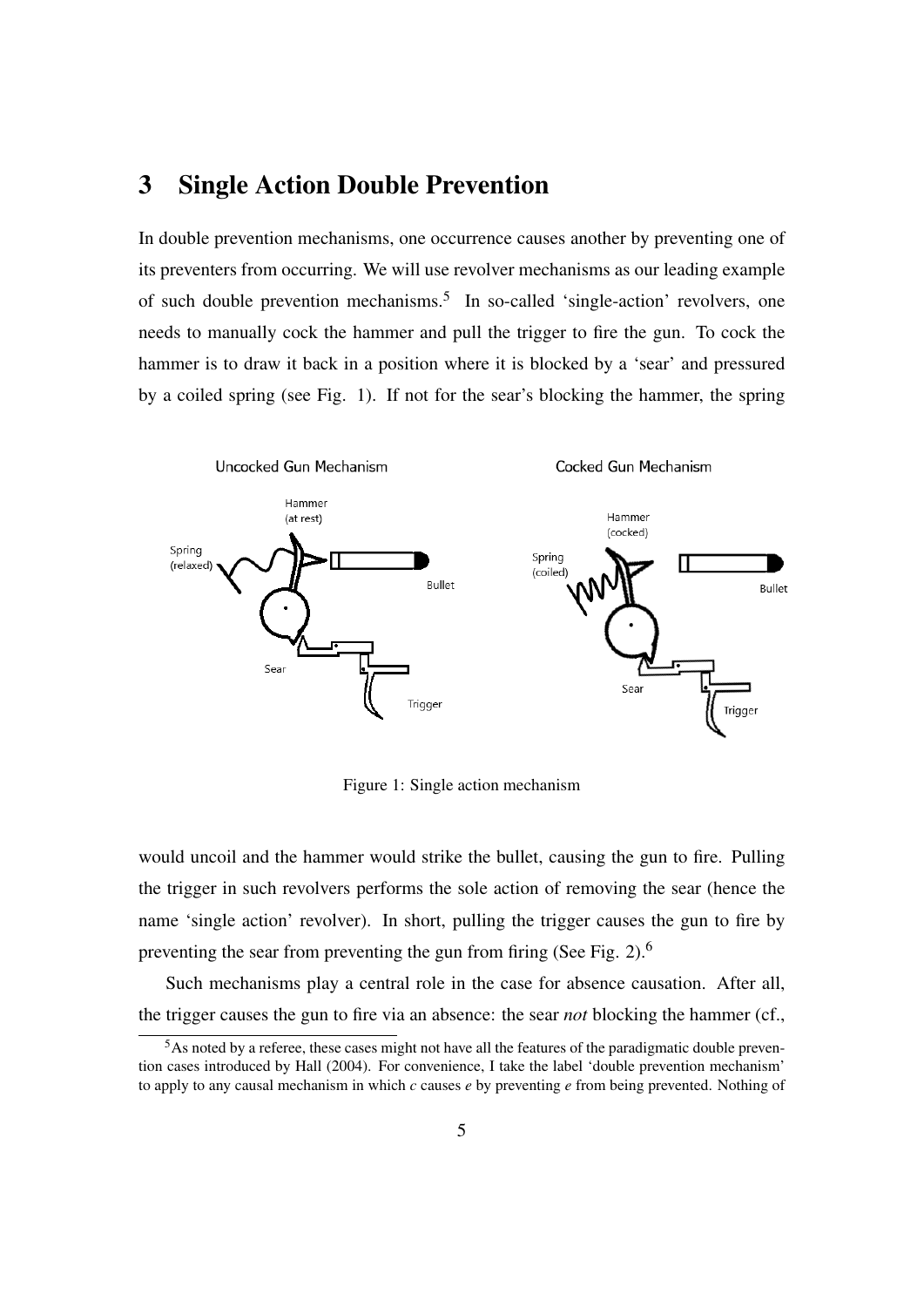<span id="page-5-0"></span>

Figure 2: Cocking the hammer comprises both coiling the spring and making the sear block the hammer. Pulling the trigger unblocks the hammer, causing the gun to fire (cf., [Schaffer, 2004,](#page-12-2) p. 200)

.

[Schaffer, 2000,](#page-12-1) p. 28[7](#page-5-2)).<sup>7</sup> Opponents of absence causation cannot allow this absence to be a cause, and they thus have a hard time explaining how pulling the trigger can cause the gun to fire. [Schaffer](#page-12-1) [\(2000,](#page-12-1) [2004\)](#page-12-2) has forcefully argued that similar mechanisms are prevalent and that this forces opponents of absence causation to deny a vast quantity of respectable causal claims.

Such mechanisms also suggest that CC is false. The sear releasing, i.e. not blocking, the hammer seems to cause the gun to fire. Moreover, it is an important causal step in the causal chain from the trigger being pulled to the gun firing. So aside from the sear not blocking the hammer intuitively being a cause of the gun firing, denying this absence causal status would also mean that we no longer have a full causal chain from

weight hangs on this terminological choice.

<span id="page-5-1"></span><sup>&</sup>lt;sup>6</sup>Filled circles represent occurrent events. Empty circles represent events that fail to occur. Uninterrupted lines ending in a dot represent actual preventive causal relations. Uninterrupted lines ending in arrows represent actual non-preventive causal relations. Dotted lines represent non-actualized relations. The grey bracket represents that cocking the hammer comprises two separate events.

<span id="page-5-2"></span><sup>7</sup>As pointed out by a referee, Schaffer does not use the term 'double preventer' to describe gun mechanisms. However, he says that "trigger pullings only cause bullet firings by disconnection" [Schaffer](#page-12-1) [\(2000,](#page-12-1) p. 287), and announces earlier that "disconnections may also be called (following Ned Hall) 'double preventions.'" (*ibid.* p. 286, fn. 2). Schaffer (personal communication) confirms that he intended the gun mechanisms to count as double preventions.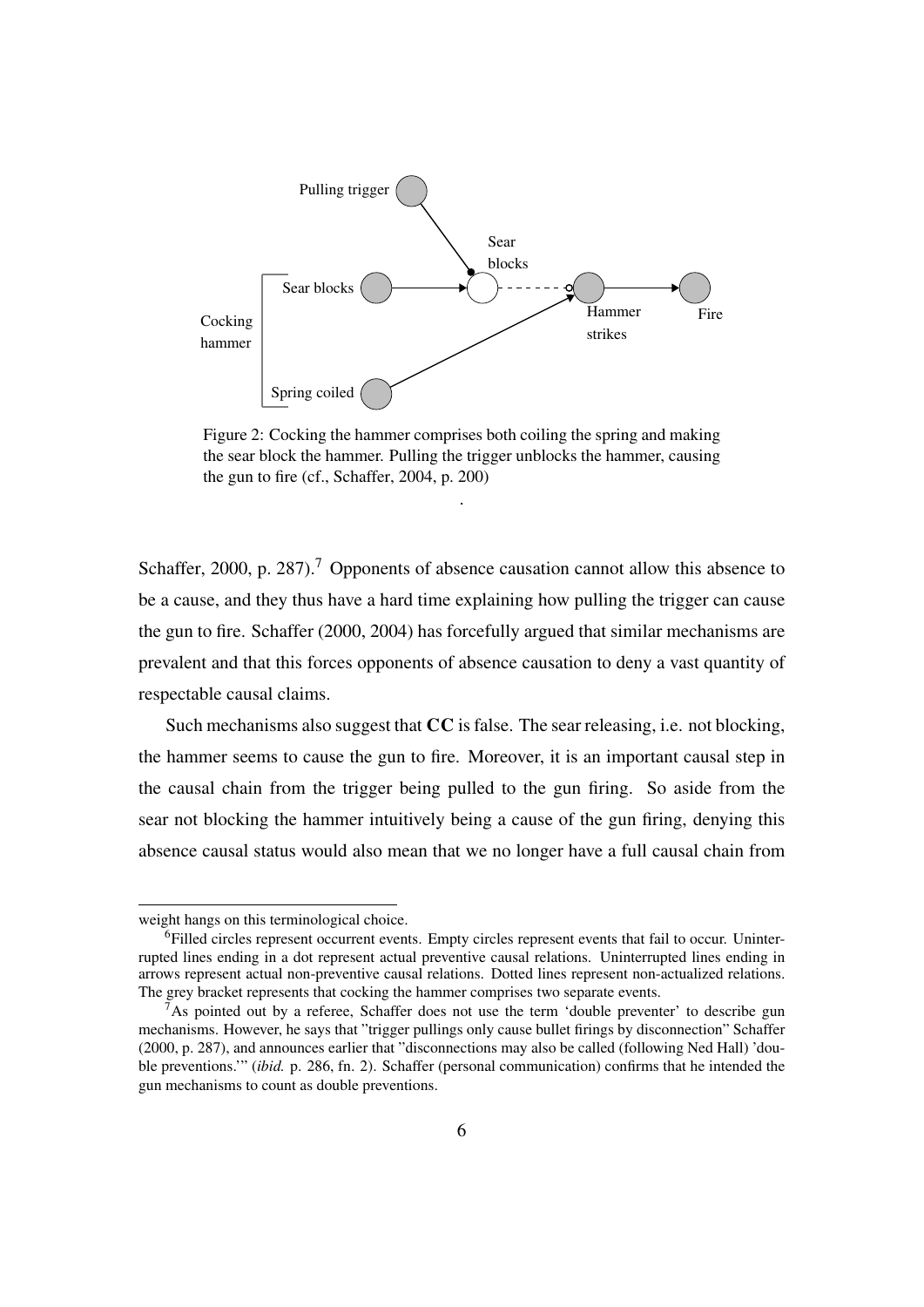the trigger being pulled to the gun being fired.<sup>[8](#page-6-0)</sup> According to  $CC$ , the sear not stopping the hammer can only fulfill this causal role if it is abnormal. But the sear not stopping the gun is patently normal according to the relevant norms.

First, it is descriptively, i.e., statistically, normal for the sear not to block the hammer. Guns are typically uncocked, and in uncocked guns, the sear does not block the hammer. Even if the assumption about guns being typically uncocked fails, we would not want to claim that the absence would not cause the gun to fire in worlds where guns are typically uncocked

Second, the absence is normal from a proper functioning perspective as well. When the trigger is pulled, the sear is *supposed* to release the hammer, and its blocking the hammer after the trigger is pulled would mean that the gun *malfunctions*. One might object that it is illegitimate to include the cause of the absence, i.e., the trigger being pulled, when assessing its normality. Causes will often make their effects statistically likely, which makes it problematic to include causes when assessing the descriptive, statistical normality of an event or absence. However, when assessing the proper functioning of a mechanism, proximate causes must sometimes be included. For example, when assessing whether a high barometer reading is an instance of proper functioning, we should include information about what caused the reading. If the reading is caused by high atmospheric pressure the answer is 'yes'. If the reading was caused by the needle being stuck, the answer is 'no' (cf., Rubner, forthcoming, p. 6). Similarly for the gun mechanism: to assess whether the sear not blocking the hammer is an instance of proper functioning, we should include the information that the trigger was pulled. In such situations it is functionally normal for the sear to not block the hammer.<sup>[9](#page-6-1)</sup>

<span id="page-6-0"></span> ${}^{8}$ [Livengood and Sytsma](#page-12-10) [\(2020\)](#page-12-10) argue that the assumption that all causal mediators are causes is both intuitively compelling and supported by several theories of causation. They also present some evidence against this assumption, but leave it open whether the assumption might be worth holding onto despite this evidence [\(2020,](#page-12-10) Section 5). Moreover, the reported judgments on purely mechanical cases where the mediator fulfills its function, as is the case for the hammer release in gun mechanisms, were significantly more in favour of conferring causal status on the mediator than in other test cases [\(Livengood and Sytsma,](#page-12-10) [2020,](#page-12-10) Section 4.3). I leave an in-depth discussion of their results for another occasion. The causal mediator assumption is respectable enough that it would be a significant outcome if abnormality approaches were committed to its denial (cf., §5).

<span id="page-6-1"></span><sup>&</sup>lt;sup>9</sup>I am grateful to an anonymous referee for raising this issue.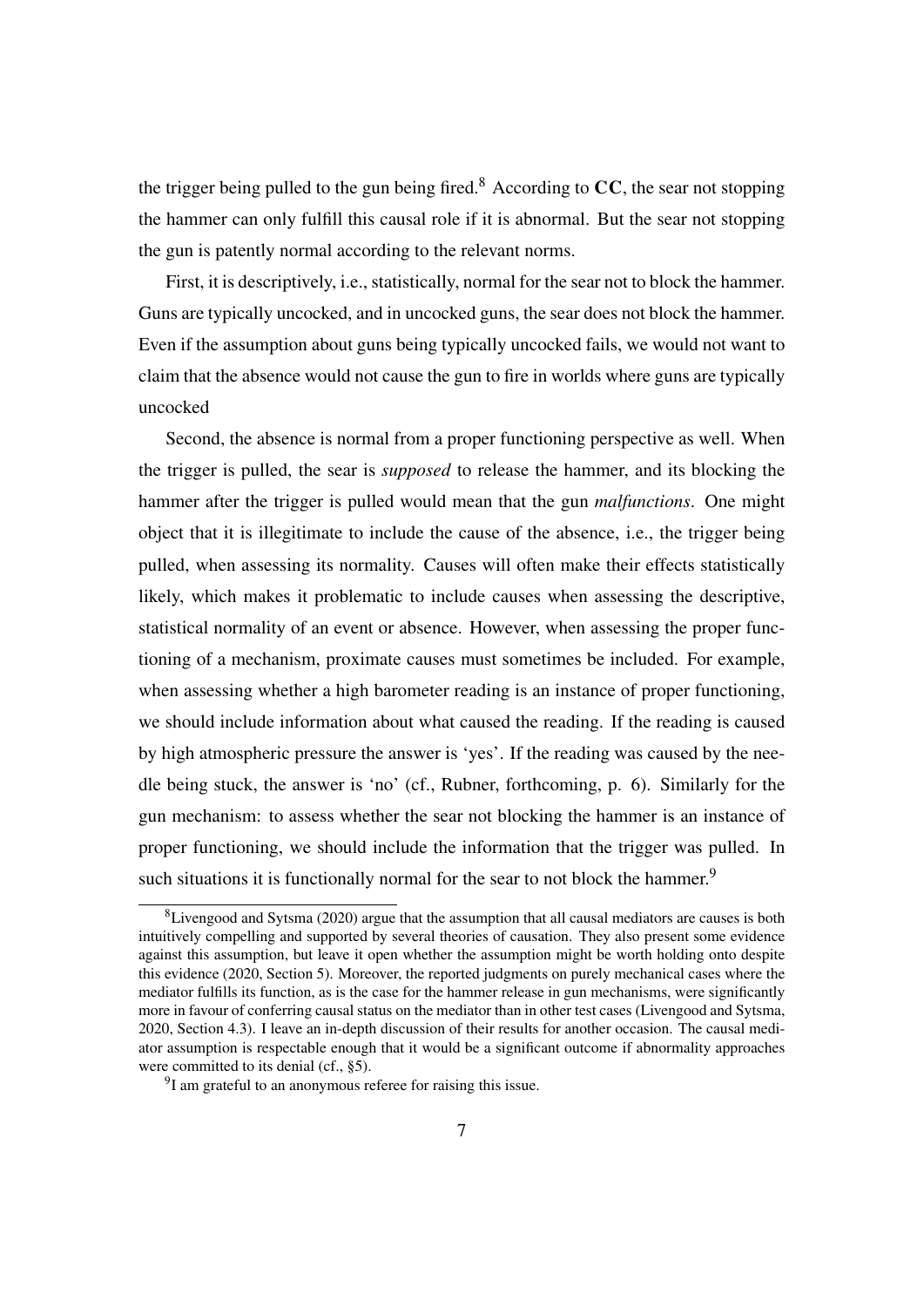Finally, as the example concerns an inanimate mechanism, moral norms and social customs do not come into play. Overall, I see no independently motivated reason for treating the sear not blocking the hammer as abnormal.<sup>[10](#page-7-0)</sup> In single action revolvers, normal absences cause the gun to fire when the trigger is pulled. As CC requires that all causal absences are abnormal, the working of such revolvers suggests that CC is false.

By contrast, NP seems to get the single action revolver case just right. According to NP, the sear blocking the hammer needs to be a normal *preventer* of the gun firing in order for the absence of the sear to count as a cause of it firing. McGrath proposes to evaluate presence *C<sup>o</sup>* being a normal preventer of an effect *e* as follows [\(2005,](#page-12-4) p. 141, my emphasis):

[...] had *e* been prevented, it would have been normal for an event of type  $C<sub>o</sub>$  to have prevented *e*. That is, in the closest worlds in which *e* is prevented, it is *normal* that it is prevented by an event of type *Co*, relative to some actual standard *S*.

To see whether the sear blocking the hammer counts as a normal preventer of the gun firing, we should look at the closest worlds in which the gun did not fire. But not just any of these worlds will do, as the normality constraint forces us to only consider those closest worlds where the firing is prevented *in a normal way*. [11](#page-7-1) In those worlds where the gun is prevented from firing in a normal way, it is likely that the trigger was not pulled. After all, once the trigger is pulled, the revolver can only be prevented from firing by a *malfunction*. [12](#page-7-2) The closest normal world where the gun was prevented from firing would thus be one where the shooter cocked the gun, but did not pull the trigger.

<span id="page-7-0"></span> $10$ Hitchcock's [\(2007,](#page-12-6) pp. 506-7) proposal to treat departures from stationary states as 'deviant' might deliver the right result here, as the sear is in such a stationary state when the trigger is pulled. See also [Halpern and Hitchcock](#page-11-1) [\(2015,](#page-11-1) p. 433). However, this proposal is not intended to eliminate certain absences from being causes and, as there is no clear descriptive or prescriptive norm for being stationary, it is unclear how it fits the normal-abnormal distinction favoured by McGrath and others. If one were to combine CC with Hithcock's proposal, the double action revolver discussed in §4 would still provide a counterexample.

<span id="page-7-1"></span><sup>11</sup>See also [McGrath](#page-12-4) [\(2005,](#page-12-4) p. 135–136).

<span id="page-7-2"></span> $12$ Or by some external abnormality, such as a meteor destroying earth.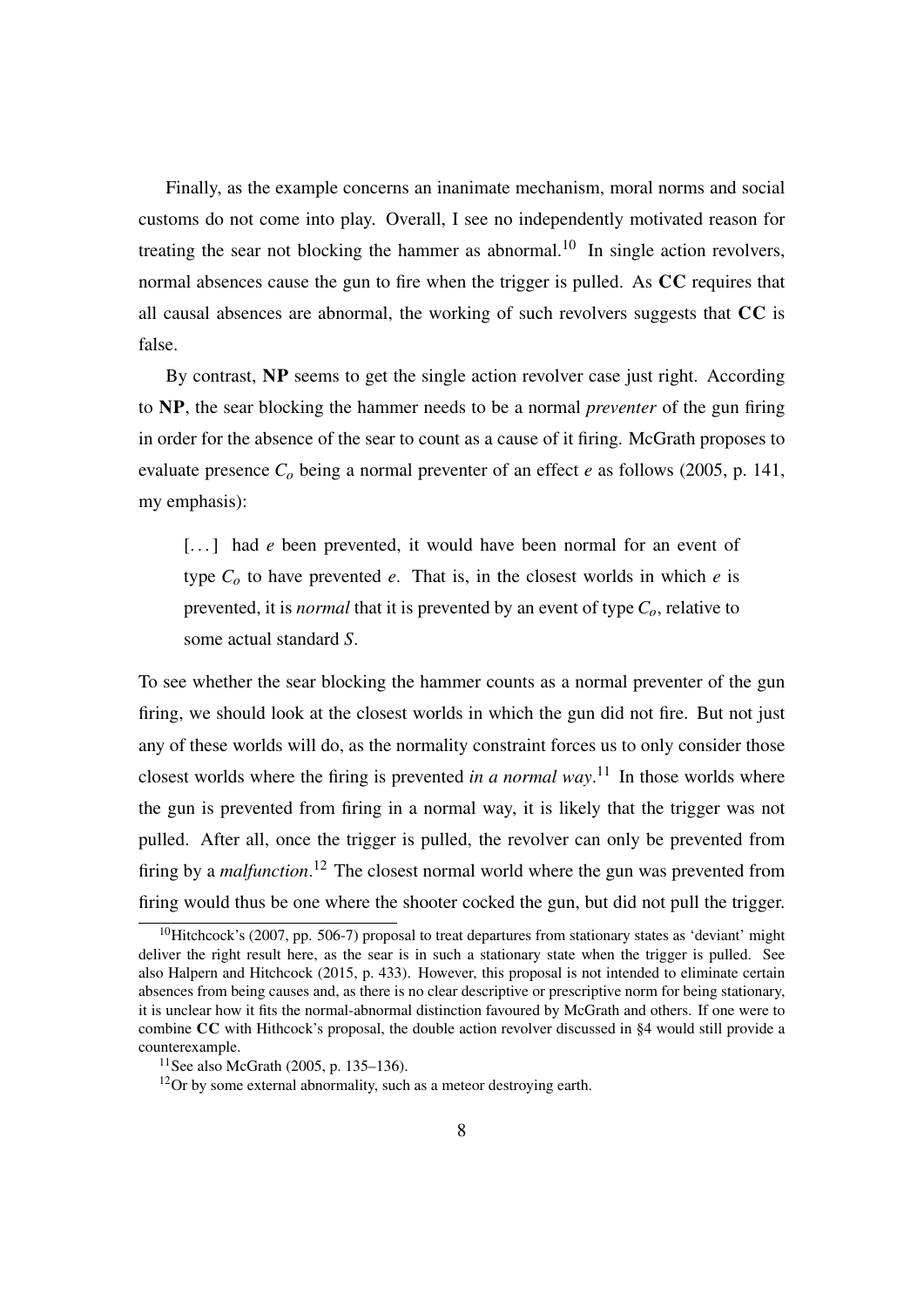In such worlds, the gun is prevented from firing by the sear blocking the hammer. Thus, the sear blocking the hammer is a normal preventer of the gun firing, and, according to McGrath's NP, the sear *not* blocking the hammer qualifies as a cause of the gun firing

The defender of NP can thus rely on the subtle distinction between an occurrence being *normal* and an occurrence being *a normal preventer* of a certain effect. Being a normal preventer of *e* does not require being normal across all the worlds that are typically included; it just requires being normal in those nearby worlds where *e* happens to be prevented. And *C*<sup>0</sup> might well be normal in *those* worlds without being normal across a wider variety of worlds. The sear blocking the hammer is a case in point: it is abnormal for the sear to block the hammer, but if we are to restrict ourselves to nearby worlds where a gun that actually fired is prevented from firing, the sear blocking the hammer is a normal way for that firing to have been prevented. Or so the defender of NP could argue.

In §2, we mentioned that CC is often treated as both a direct consequence and an apt summary of NP. Single action double prevention mechanisms show that they in fact make different predictions, and that NP does not entail CC. A normal absence, such as the sear not blocking the hammer, can still have a corresponding presence that is a normal preventer of the target effect. Such a normal absence counts as a cause according to NP, but not according to  $CC$ .<sup>[13](#page-8-0)</sup>

Based on these findings, one might decide to resort to NP, and let go of CC. However, a slight variation on the single action revolver spells trouble for NP as well.

#### 4 Double Action Double Prevention

Some revolvers aren't cocked manually. Instead, pulling the trigger activates both the cocking of the hammer and its subsequent release. Figure [3](#page-9-0) represents the working of such 'double action' revolvers. As in a single action revolver, the firing mechanism

<span id="page-8-0"></span><sup>&</sup>lt;sup>13</sup>The vignettes in experiments thought to corroborate  $NP$  also typically focus on the abnormality of the absence (e.g., [Henne et al., 2017;](#page-11-0) [Willemsen, 2018\)](#page-12-5). However, as the reader can verify, these vignettes typically concern cases such as our  $(1)$  and  $(2)$ , where CC and NP do make the same predictions.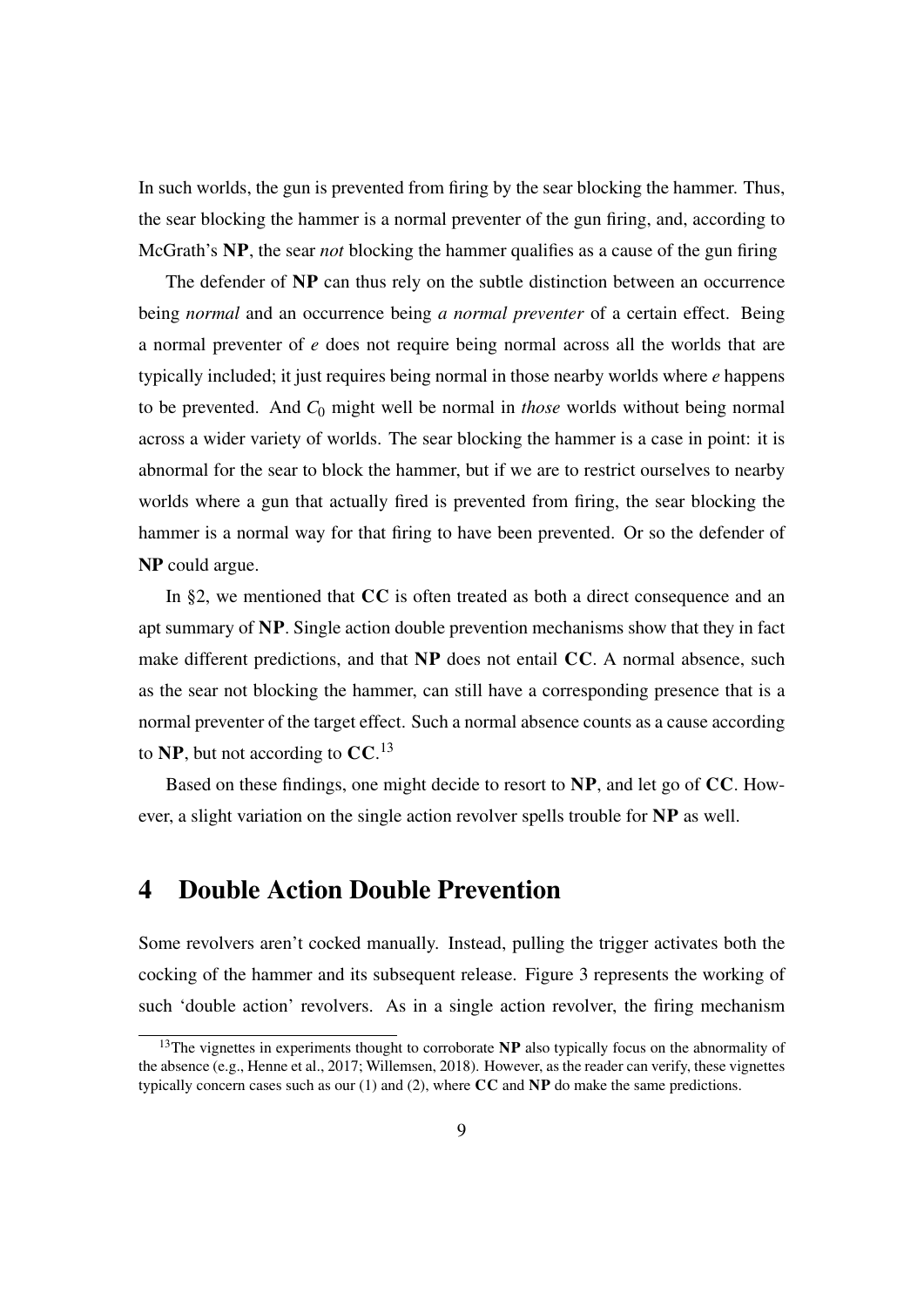<span id="page-9-0"></span>

Figure 3: Pulling the trigger causes both the hammer's cocking and its release.

works via an absence: the sear *not* blocking the hammer causes the hammer to strike the bullet. Double action revolvers differ from single action models in that one cannot *just* cock the hammer without immediately causing the sear to release it, as pulling the trigger activates *both* the cocking and the releasing. Consequently, the sear can only prevent the gun from firing when the mechanism *malfunctions* and pulling the trigger activates the cocking of the hammer but fails to activate its release. Such malfunctions are abnormal, such that, if we consider a double action revolver firing, it would *not* be normal for the sear to have prevented it from firing.

We now have a counterexample to **NP**: there is an absence (the sear not blocking the hammer) that causes a target effect (the gun firing), even though the corresponding presence (the sear blocking the hammer) is *not* a normal preventer of that target effect. Defenders of NP might insist that the relevant prevention relation is still normal in the required sense. However, it is again hard to see what would be the independent motivation for such an insistence. One proposal is to maintain that the sear is still the most normal preventer available for the gun firing. But why should it be more normal for the sear to malfunction than the trigger, or any other part of the mechanism? Stipulating that the sear is the most reliable part of the gun mechanism, with other parts having a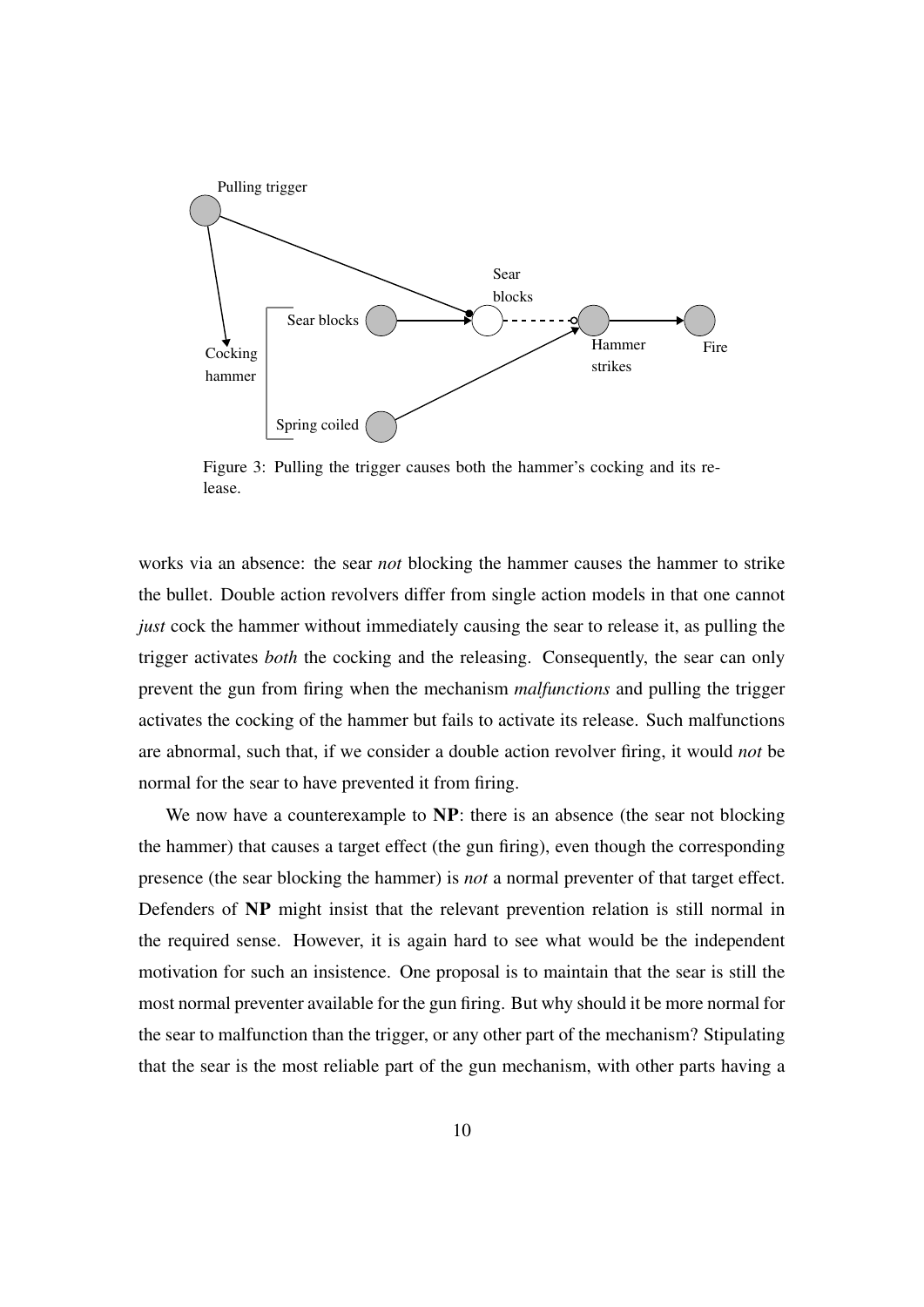fifty percent chance of malfunctioning, does not appear to affect our judgment that the sear releasing the hammer caused the gun to fire. This indicates that the normality of the prevention relation is not what makes the absence a cause of the gun firing.

#### 5 Conclusion

I raised a challenge for two abnormality approaches to absence causation. These approaches effectively reduce the objectionable amount of absence causation allowed by dependence theories, but they fail to capture the causal role of absences in the double prevention mechanisms that helped motivate the case for absence causation in the first place. Denying the causal role of those absences seems counterintuitive and leaves the working of double prevention mechanisms needlessly gappy.

Perhaps this challenge can be addressed within an abnormality approach. Given their past successes, we might hold out hope that the counterexamples can be captured by polishing the approaches further. Alternatively, further systematic surveying of causal judgements might indicate that we typically do not judge the absences in double prevention mechanisms causes, leaving us with only the worry that some causal chains are too 'gappy'. Perhaps the benefits of the current implementations outweigh that cost.<sup>[14](#page-10-0)</sup> Spoils to the victor! Even so, it would remain a cost to be factored in when assessing the viability of abnormality approaches and weighing them against the alternatives. Either way, further research on these issues is required before we can conclude that abnormality approaches to absence causation are successful.<sup>[15](#page-10-1)</sup>

*Umea University, Sweden ˚ Rutgers University - New Brunswick, USA*

<span id="page-10-1"></span><span id="page-10-0"></span> $14$ See also fn. [8.](#page-6-0)

 $15$ This paper benefited from comments by audiences in Cologne, Umeå, Lund, Hamburg, and Hannover. Special thanks are due to Christian Loew for several rounds of comments, Caroline Touborg for helpful discussion, and to two anonymous referees for encouraging and insightful reports.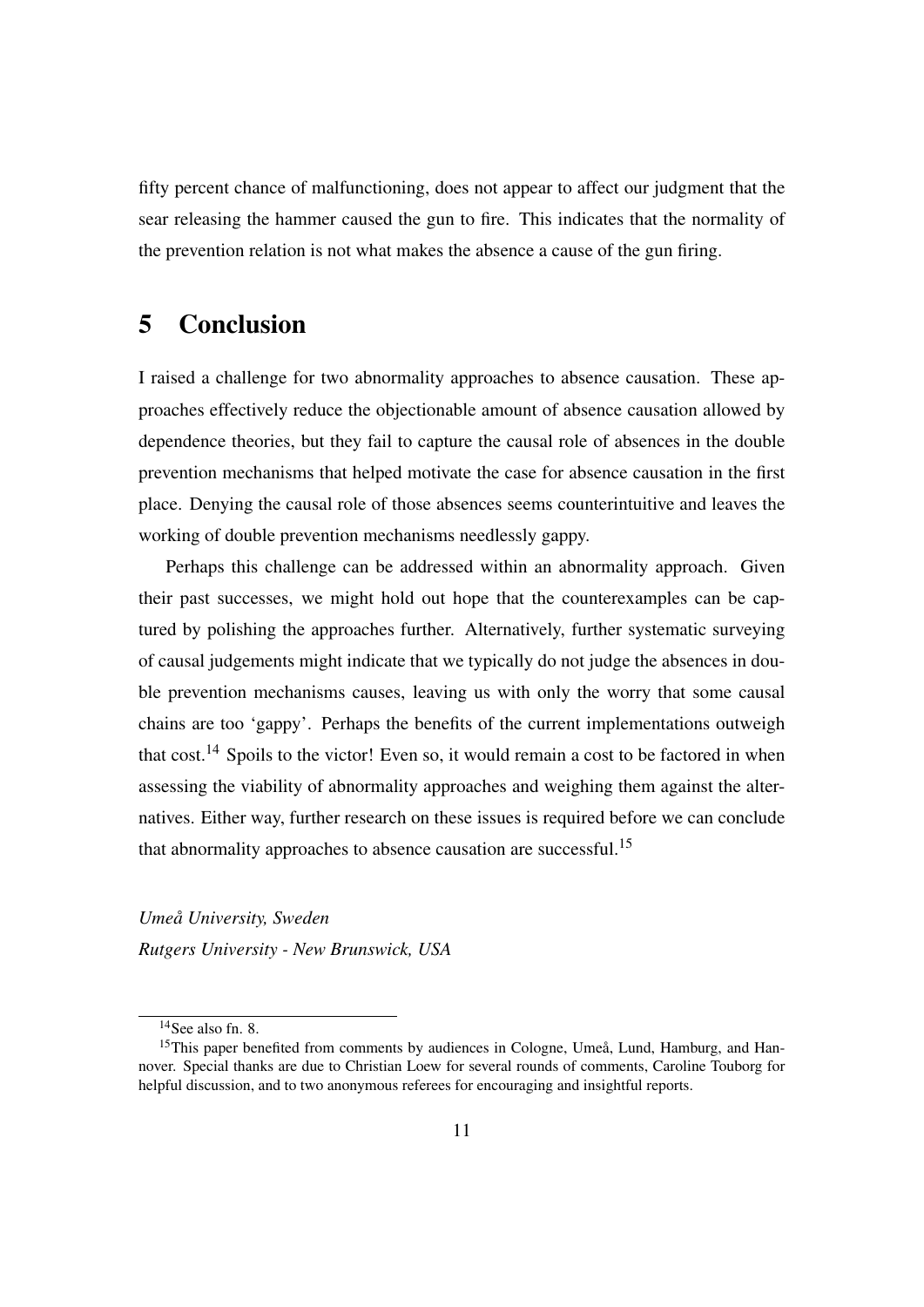# Funding

This work was supported by a Vetenskapsrådet International Postdoc Grant (2019-06381).

#### References

- <span id="page-11-8"></span>Beebee, H. (2004). Causing and nothingness. In L. A. Paul, N. Hall, and J. Collins (Eds.), *Causation and Counterfactuals*, pp. 291–308. MIT Press.
- <span id="page-11-3"></span>Bernstein, S. (2015). The metaphysics of omissions. *Philosophy Compass 10*(3), 208– 218.
- <span id="page-11-2"></span>Clarke, R. (2018). Absence causation for causal dispositionalists. *Journal of the American Philosophical Association 4*(3), 323–331.
- <span id="page-11-6"></span>Clarke, R., J. Shepherd, J. Stigall, R. R. Waller, and C. Zarpentine (2015). Causation, norms, and omissions: A study of causal judgments. *Philosophical Psychology 28*(2), 279–293.
- <span id="page-11-4"></span>Dowe, P. (2000). *Physical Causation*. Cambridge University Press.
- <span id="page-11-5"></span>Hall, N. (2004). Two concepts of causation. In J. Collins, N. Hall, and L. Paul (Eds.), *Causation and Counterfactuals*, pp. 225–276. MIT Press.
- <span id="page-11-1"></span>Halpern, J. Y. and C. Hitchcock (2015). Graded causation and defaults. *The British Journal for the Philosophy of Science 66*(2), 413–457.
- <span id="page-11-7"></span>Henne, P., K. O'Neill, P. Bello, S. Khemlani, and F. D. Brigard (2021). Norms affect prospective causal judgments. *Cognitive Science 45*(1), e12931.
- <span id="page-11-0"></span>Henne, P., A. Pinillos, and F. D. Brigard (2017). Cause by omission and norm: Not watering plants. *Australasian Journal of Philosophy 95*(2), 270–283.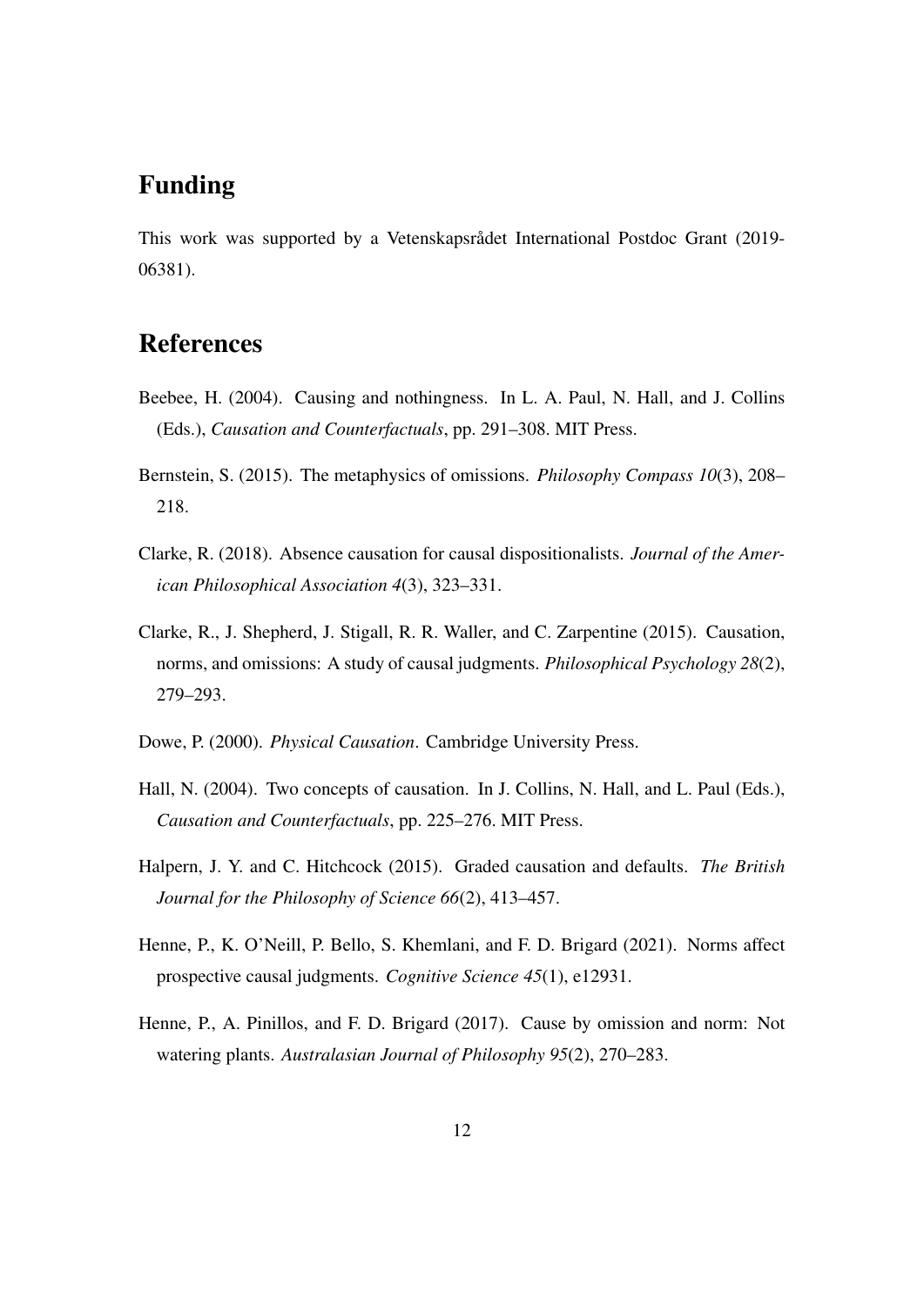- <span id="page-12-6"></span>Hitchcock, C. (2007). Prevention, preemption, and the principle of sufficient reason. *Philosophical Review 116*(4), 495–532.
- <span id="page-12-7"></span>Hitchcock, C. and J. Knobe (2009). Cause and norm. *Journal of Philosophy 106*(11), 587–612.
- <span id="page-12-0"></span>Lewis, D. (2000). Causation as influence. *Journal of Philosophy 97*(4), 182–197.
- <span id="page-12-10"></span>Livengood, J. and J. Sytsma (2020). Actual causation and compositionality. *Philosophy of Science 87*(1), 43–69.
- <span id="page-12-4"></span>McGrath, S. (2005). Causation by omission: A dilemma. *Philosophical Studies 123*(1- 2), 125–148.
- Rubner, A. (Forthcoming). Normal-proper functions in the philosophy of mind. *Philosophy Compass*.
- <span id="page-12-8"></span>Samland, J. and M. R. Waldmann (2016). How prescriptive norms influence causal inferences. *Cognition 156*, 164–176.
- <span id="page-12-1"></span>Schaffer, J. (2000). Causation by disconnection. *Philosophy of Science 67*(2), 285–300.
- <span id="page-12-2"></span>Schaffer, J. (2004). Causes need not be physically connected to their effects: The case for negative causation. In C. R. Hitchcock (Ed.), *Contemporary Debates in Philosophy of Science*, pp. 197–216. Basil Blackwell.
- <span id="page-12-9"></span>Sytsma, J. (2020). Causation, responsibility, and typicality. *Review of Philosophy and Psychology*, 1–21.
- <span id="page-12-3"></span>Thomson, J. J. (2003). Causation: Omissions. *Philosophy and Phenomenological Research 66*(1), 81–103.
- <span id="page-12-5"></span>Willemsen, P. (2018). Omissions and expectations: A new approach to the things we failed to do. *Synthese 195*(4), 1587–1614.